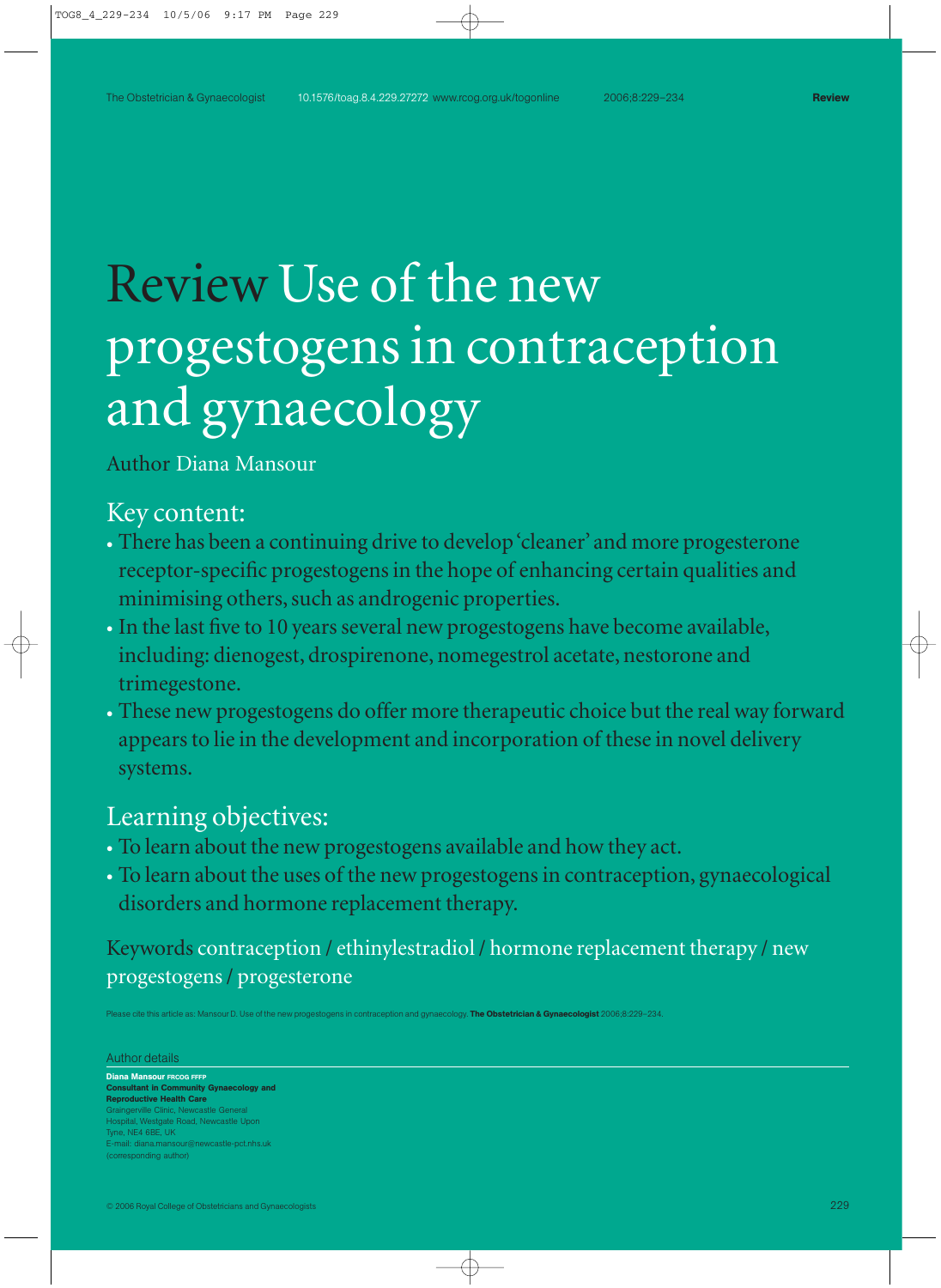### Introduction

In recent years, a number of new hormonal products for use in gynaecology have been launched. Some, using progestogens familiar to us, offer real advantages to users by utilising novel, innovative delivery systems such as implants, patches, intrauterine systems and vaginal rings. However, over the last five to 10 years several new progestogens have become available. Are these really different and do they offer additional benefits for women who require effective contraception, treatment for gynaecological disorders and menopausal vasomotor symptom relief? In this article this is explored further but complex descriptions of different steroid molecules are avoided and information is factual and clinically relevant.

## The action of progestogens

Progesterone is rapidly metabolised and requires frequent dosing regimens if given by injection, vaginally or orally. Synthetic progestogens offer the advantage of less frequent administration but, like progesterone, they mediate their effects by intracellular progesterone receptors to ensure endometrial protection and, depending on the particular progestogen, suppression of ovulation. The mechanism of action in target tissues is complex but different chemical configurations have the potential to act on (stimulate or inhibit) other receptors, such as androgen, oestrogen, glucocorticoid and mineralocorticoid receptors.

#### **Classification of progestogens**

Most progestogens are derived from testosterone or progesterone, although drospirenone, a newly launched progestogen, is derived from  $17 \alpha$ -spirolactone.<sup>1</sup> It has been common practice to place each progestogen (particularly those contained in combined oral contraceptives) into groups related to the year/decade of introduction – hence, first, second and third generation compounds (Table 1). This is unhelpful because it may infer that those in each generation are chemically similar and have related properties. A preferred option is to classify progestogens according to their biochemical families (Box 1). This, again, is not ideal as minor changes to the steroid molecule can result in major metabolic alterations in steroid receptor affinity conferring markedly different actions.<sup>2</sup>

There has been a continuing drive to develop 'cleaner' and more progesterone receptor-specific progestogens in the hope of enhancing certain qualities and minimising others, such as androgenic properties. These newer progestogens are thought to have enhanced attributes and fewer associated side effects (Table 2).

#### **New progestogens**

Several new progestogens have been synthesised in the last two decades. These include dienogest, drospirenone, nestorone, nomegestrol acetate and trimegestone. These new progestogens have been designed to have no androgenic or oestrogenic actions and to be closer in activity to the physiological hormone progesterone. Trimegestone and nestorone are thought to have the most progestational activity, followed by two of the older progestogens: 3-keto-desogestrel and levonorgestrel. The anti-ovulatory potency of these progestogens also varies.<sup>1</sup> These newer progestogens may offer additional beneficial effects for women if used in combined hormonal contraceptive preparations, hormone replacement therapy (HRT) or for treatment of gynaecological disorders such as endometriosis. Dienogest, drospirenone and trimegestone, for example, have anti-androgenic activity. This paper looks at these therapeutic areas more closely to investigate whether published data support the growing enthusiasm for prescribing the newer progestogens.

## The role of new progestogens in combined hormonal contraceptives

In modern combined oral contraceptive pills the standard oestrogen component is ethinylestradiol,a potent synthetic derivative of estradiol,which has replaced mestranol to ensure adequate cycle control. In addition to this, progestogens are added to suppress ovulation and prevent endometrial hyperplasia.

Newer progestogens have high progestogen potency and additional effects, such as antiandrogenic or anti-mineralocorticoid activity. The combination of these progestogens with ethinylestradiol leads to the unique properties found in individual combined oral contraceptives. The 19-norprogesterone molecules plus drospirenone and dienogest are not androgenic and, therefore, have no negative effect on the lipid profile. Unlike the older 19-nortestosterone

Table 1 Examples of different generations of progestogens **Progestogen Cate of introduction Generation Constanting Product** Norethynodrel 1950s First Enovid (150 µg mestranol plus 9.58 mg norethynodrel) in 1959<br>Norethisterone Farly 1960s Second Anoviar (50 µg ethinylestradiol plus 4 mg norethisterone) in 196 Norethisterone Early 1960s Second Anovlar (50 µg ethinylestradiol plus 4 mg norethisterone) in 1961<br>
Levonorgestrel Early 1970s Second Microgynon in 1973 Early 1970s Second Microgynon in 1973<br>
Late 1980s Second/bird Cilest in late 1980s Norgestimate Late 1980s Second/third Cilest in late 1980s<br>
Gestodene Mid-1980s Mid-1980s Third Third Femodene in 1980 Gestodene Mid-1980s Third Femodene in 1980s<br>Desogestrel Mid-1980s Third Third Marvelon in early 19 Desogestrel Mid-1980s Third Marvelon in early 1980s Yasmin in 2001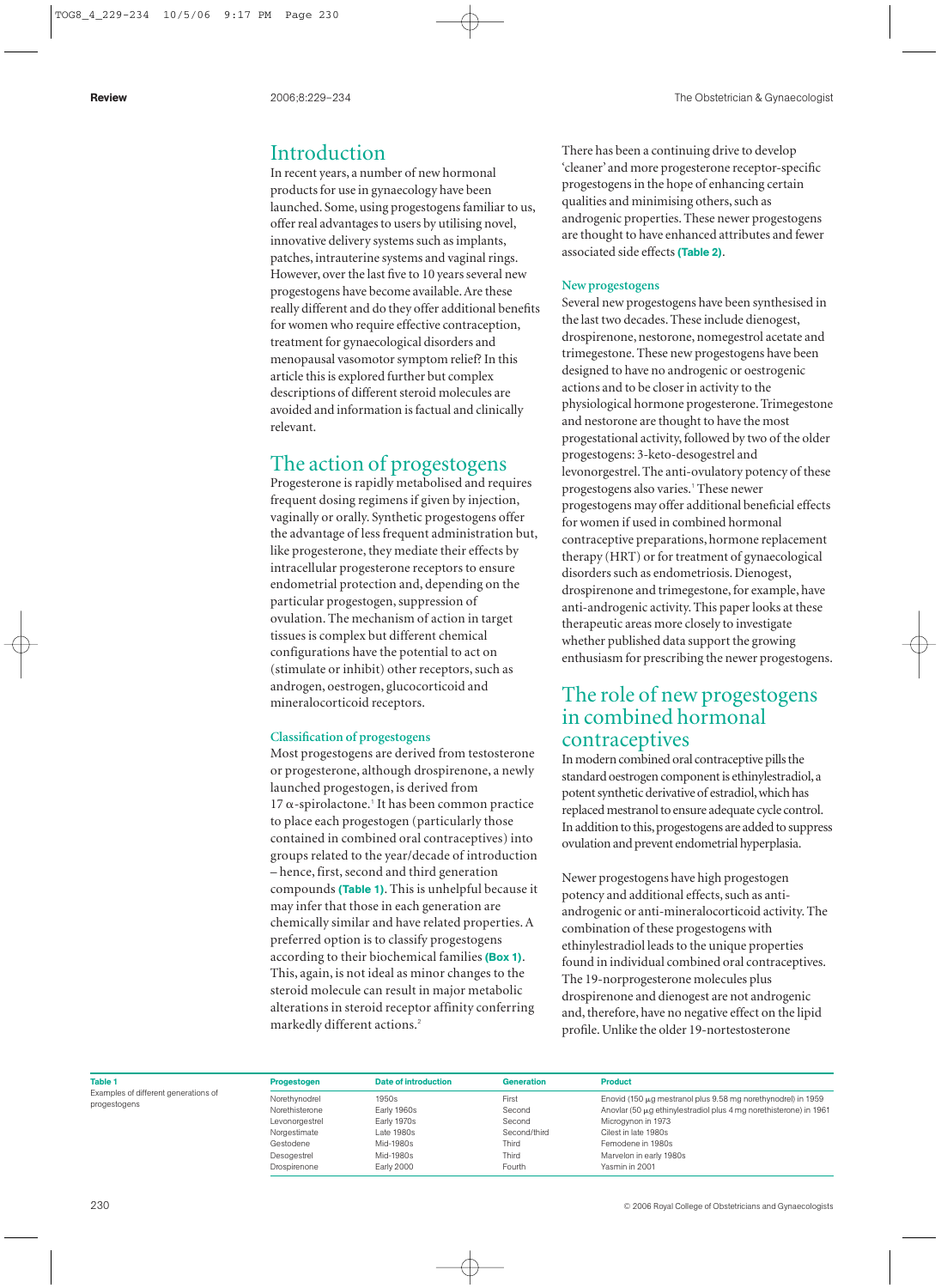derivatives the new progestogens may have neutral effects on metabolic or vascular risks but further studies are required to confirm this. Several pharmaceutical companies are also investigating the potential use of 'natural' oestrogens with the newer progestogens to formulate a more acceptable contraceptive pill.

#### **Combined pills containing drospirenone**

Drospirenone, derived from  $17 \alpha$ -spirolactone, has a pharmacological profile similar to natural progesterone in showing anti-mineralocorticoid activity, which causes moderately increased sodium and water excretion. Drospirenone is 8–10 times more effective in this respect than spironolactone<sup>3</sup> (Table 2). Its anti-androgenic potency is about a third of cyproterone acetate.<sup>4</sup>

In the UK, a 30  $\mu$ g ethinylestradiol/3 mg drospirenone combined oral contraceptive (Yasmin®, Schering Health Care, Burgess Hill, West Sussex) is available and a 20  $\mu$ g combined oral contraceptive is going to be launched soon.Yasmin is an effective contraceptive and is well tolerated. When compared with a 30  $\mu$ g ethinylestradiol/150 µg levonorgestrel combined oral contraceptive (Microgynon®, Schering Health Care) there was a lower rate of increased body weight and blood pressure in the Yasmin group over a six-month period.<sup>5</sup>

The anti-androgenic effects of the Yasmin combined oral contraceptive were demonstrated in a nine-month trial and similar beneficial effects on acne were obtained when compared with a  $35 \mu$ g ethinylestradiol/2 mg cyproterone acetate pill (Dianette®, Schering Health Care).<sup>6</sup> Most combined oral contraceptives (even those containing 20  $\mu$ g of ethinylestradiol) have been shown to reduce acne and seborrhoea<sup>7</sup> and the benefits of the anti-androgenic progestogens in them may only be obvious with long-term use.

Some premenstrual symptoms improve when Yasmin is taken cyclically.<sup>8</sup> A further study found a  $20 \mu$ g ethinylestradiol/3 mg drospirenone combined oral contraceptive, given for 24 days of a

| Progestogen                                                      | <b>Examples</b>                                                                                                                                                                   |  |
|------------------------------------------------------------------|-----------------------------------------------------------------------------------------------------------------------------------------------------------------------------------|--|
| Progesterone                                                     | Natural progesterone                                                                                                                                                              |  |
| Retroprogesterone                                                | Dydrogesterone                                                                                                                                                                    |  |
| Progesterone derivative                                          | Medrogestone                                                                                                                                                                      |  |
| $17\alpha$ -hydroxyprogesterone<br>derivatives (pregnanes)       | Medroxyprogesterone<br>acetate<br>Megestrol acetate<br>Chlormadinone acetate<br>Cyproterone acetate                                                                               |  |
| $17\alpha$ -hydroxynorprogesterone<br>derivatives (norpregnanes) | Gestonorone caproate<br>Nomegestrol acetate                                                                                                                                       |  |
| 19-norprogesterone derivatives<br>(norpregnanes)                 | Demegestone<br>Promegestone<br>Nestorone<br>Trimegestone                                                                                                                          |  |
| 19-nortestosterone derivatives<br>(estranes)                     | Norethisterone<br>Norethisterone acetate<br>Lynestrenol<br>Etynodiol diacetate                                                                                                    |  |
| 19-nortestosterone derivatives<br>(gonanes)                      | Norgestrel<br>Levonorgestrel<br>Desogestrel<br>Etonogestrel<br>(3-keto-desogestrel)<br>Gestodene<br>Norgestimate<br>Norelgestromin<br>(17-deacetyl-<br>norgestimate)<br>Dienogest |  |
| Spirolactone derivatives                                         | Drospirenone                                                                                                                                                                      |  |

#### Box 1 Classification of progestogens<sup>2</sup>

28 day cycle, to be superior to placebo for improving symptoms associated with premenstrual dysphoric disorder as defined by a 50% decrease in daily symptom scores.<sup>9</sup>

#### **Combined pills containing dienogest**

Dienogest is often called a hybrid progestogen as it has a pharmacological profile combining the properties of 19-nortestosterone and progesterone derivatives. Dienogest has a pronounced progestogenic effect on the endometrium with little affinity for oestrogen, glucocorticoid and mineralocorticoid receptors. Its anti-androgenic activity is approximately 30% of that exhibited by cyproterone acetate.<sup>10</sup>

Since the early 1990s there has been a combined oral contraceptive available in Europe (but not in the UK) containing 30  $\mu$ g ethinylestradiol/2 mg dienogest (Valette®). In a head-to-head study with a  $35 \mu$ g ethinylestradiol/2 mg cyproterone acetate pill

|                     | Progestational<br>activity | <b>Androgenic</b><br>activity | <b>Anti-androgenic</b><br>activity | <b>Anti-mineralocorticoid</b><br>activity | <b>Glucocorticoid</b><br>activity | <b>SHBG</b> | Table 2<br>Metabolic |
|---------------------|----------------------------|-------------------------------|------------------------------------|-------------------------------------------|-----------------------------------|-------------|----------------------|
| Progesterone        |                            | -                             | $(+)$                              |                                           |                                   |             | relative bir         |
| Cyproterone acetate |                            |                               | $+++$                              |                                           | $^{(+)}$                          |             | receptors)           |
| Norethisterone      | 4                          | $^+$                          | -                                  |                                           |                                   |             |                      |
| Medroxyprogesterone |                            | $^{+}$                        |                                    |                                           | $(+)$                             | $^{+}$      |                      |
| Levonorgestrel      |                            | $^{++}$                       |                                    |                                           |                                   | $^{++}$     |                      |
| Desogestrel         |                            | $+$                           |                                    |                                           |                                   |             |                      |
| Gestodene           |                            | $+$                           |                                    | $(+)$                                     |                                   | $^{+}$      |                      |
| Norgestimate        |                            | +                             |                                    |                                           |                                   |             |                      |
| Drospirenone        |                            |                               | +                                  | +                                         |                                   |             |                      |
| Dienogest           |                            |                               |                                    |                                           |                                   |             |                      |
| Nomegestrol         |                            |                               | $\overline{+}$                     |                                           |                                   |             |                      |
| Nestorone           | 10 <sup>1</sup>            |                               |                                    |                                           |                                   |             |                      |
| Trimegestone        | 10                         |                               | $^{(+)}$                           | $^{(+)}$                                  |                                   |             |                      |

Table 2 Metabolic effects of progestogens (based on relative binding affinity to sex steroid

Progestational activity graded 1–10: 10 being most potent (these numbers are a rough guide only)

 $\overline{\phantom{a}}$  no effect,  $(+)$  weak effect,  $+$  effect,  $++$  strong effect,  $++$  very strong effect

SHBG = sex hormone binding globulin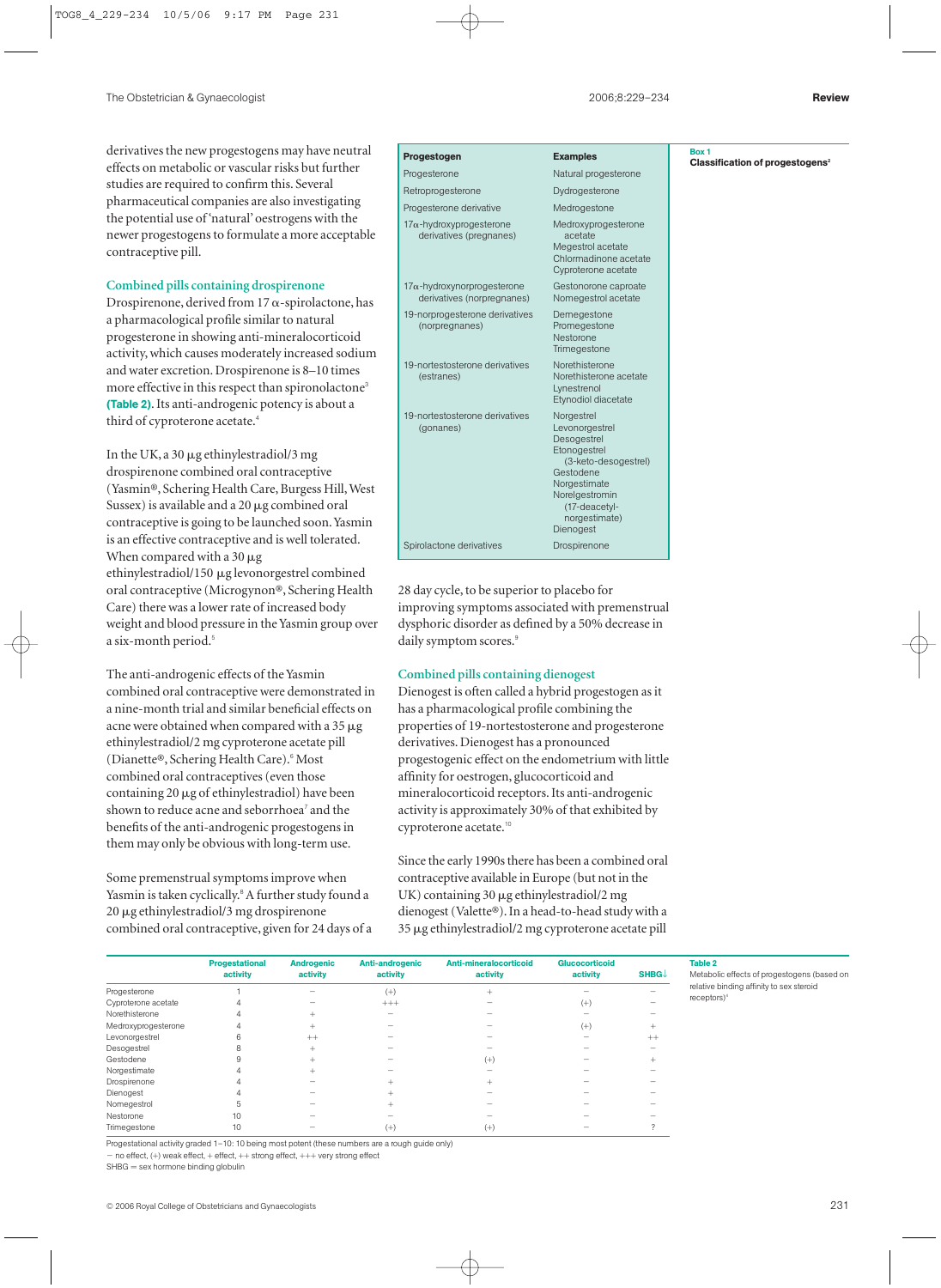(Dianette®, Schering Health) both reduced free testosterone by approximately 70%, raised sex hormone-binding globulin (SHBG) by 250–300% and produced a similar improvement in acne.<sup>4</sup>

#### **Combined hormonal vaginal rings containing nestorone**

Nestorone is a 19-norprogesterone derivative which is only active when administered parenterally because of its rapid hepatic metabolism. It has a high binding affinity to the progesterone receptor but negligible binding to androgen and oestrogen receptors, which results in strong anovulatory properties.<sup>11</sup> Nestorone has high potency and very small doses are required, which can be delivered via long-term sustained-release delivery systems.

A vaginal ring releasing  $15 \mu$ g ethinylestradiol/ 150 µg nestorone per day can effectively suppress ovulation and gives an acceptable bleeding pattern for users.<sup>12</sup> There is no study comparing this new vaginal ring with the already licensed  $15 \mu$ g ethinylestradiol/120  $\mu$ g etonogestrel ring (NuvaRing®, Organon, Cambridge, Cambs).

## The role of new progestogens in progestogen-only contraceptives

Low doses of progestogens such as norethisterone and levonorgestrel are effective oral contraceptives even though they may not reliably suppress ovulation (which has been reported in about half of treatment cycles using these traditional progestogens). Their mechanism of action probably relies upon changes in cervical mucus which reduce sperm viability and penetration.<sup>13</sup> Oral desogestrel (Cerazette®, Organon), however, metabolises to 3-keto-desogestrel (etonogestrel), which has a strong affinity for the progesterone receptor, thereby suppressing ovulation in up to 99% of cycles and offering greater contraceptive reliability.<sup>14</sup>

Demonstration that diffusion of steroids could be controlled at a constant rate through a silicone membrane resulted in the development of Norplant® (withdrawn from the UK market in 1999), the system of six subdermal capsules containing levonorgestrel. These early implant studies have more recently been extended to produce effective systems using only one or two silicone rods: Implanon® (Organon) and Jadelle® (Schering AG). Implanon is available in the UK and some European countries, while Jadelle is available in some European countries but not the UK.

#### **Progestogen-only contraceptive implants containing nestorone**

The Population Council (based in the USA) is investigating a single-rod, subdermal nestorone implant which will be effective for two years. As nestorone is virtually inactive orally there is potential for its use in breastfeeding women. Initial studies suggest it is fairly effective and acceptable although side effects include menstrual disturbances, headache and weight gain.<sup>15</sup> Further studies are required following modification of the design in the hope of improving its effectiveness.

#### **Progestogen-only implants containing nomegestrol acetate**

Nomegestrol acetate is a potent progestogen which exerts strong effects on endometrium. When given orally it is four times more potent than medroxyprogesterone acetate and has a binding affinity for the progesterone receptor that is 2.5 times higher than natural progesterone. Nomegestrol acetate is anti-androgenic but not quite as potent as cyproterone acetate. It does not bind to oestrogen, aldosterone or glucocorticoid receptors.<sup>4</sup>

Studies have shown that a single-rod, contraceptive implant containing nomegestrol acetate (Uniplant®), which has been much researched but is not commercially available at the moment, is effective for one year's use, with no reported increase in acne, unlike levonorgestrel implants. Fifty-six percent of women using this implant experienced cycle patterns similar to normal menstruation and 16% discontinued its use at one year.<sup>16</sup> Implants containing nomegestrol acetate have little effect on carbohydrate, lipid or hepatic metabolism. It is still questionable whether there is a place for a contraceptive implant that requires replacement every year.

#### **Progestogen-only contraceptive sprays containing nestorone**

The Population Council and Acrux Ltd have undertaken phase I studies investigating a nestorone contraceptive spray for women. Results indicate that daily, metered doses of nestorone, delivered transdermally to the inside of the forearm, are safely absorbed through the skin and achieve the necessary plasma levels needed to block ovulation. A single dose of transdermal nestorone is not completely absorbed within 24 hours, so it may give greater flexibility over the timing of the doses. Such sophisticated delivery systems offer choice to potential users and decreased dosing regimens.

## The role of new progestogens in gynaecology

Progestogenic compounds were initially used in the first oral contraceptives but it soon became apparent that they had an important role in the treatment of menstrual cycle problems, endometrial cancer, endometriosis, support of pregnancies in assisted reproduction therapy and,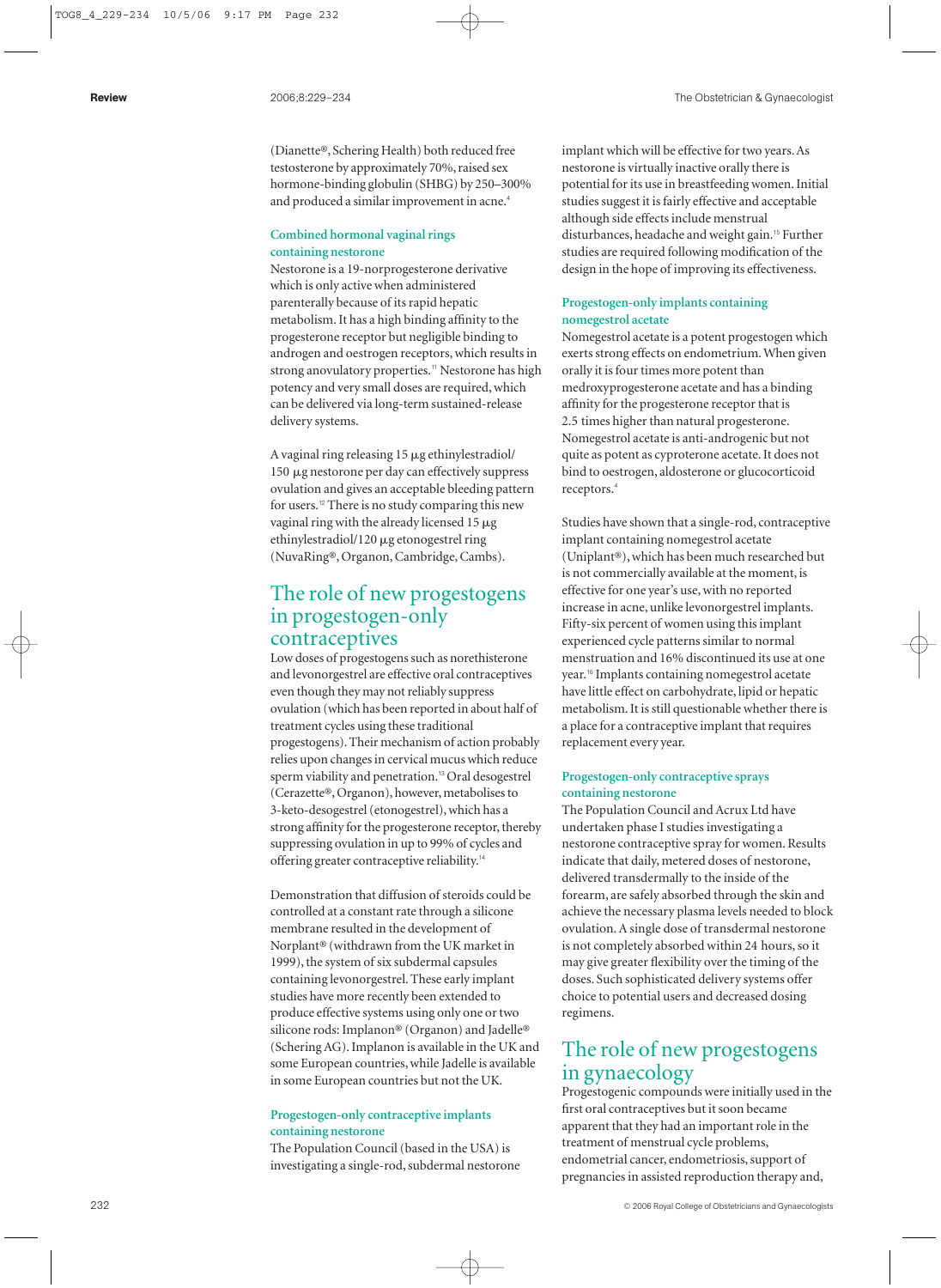more controversially, premenstrual syndrome (PMS).

#### **Newer progestogens in the treatment of menstrual bleeding problems**

Progestogens are often used cyclically to regulate menstrual bleeding or continuously (for example, using the levonorgestrel intrauterine system) for the management of heavy menstrual blood loss. The regime, dose and type of progestogen used vary widely, with little consensus about the optimum treatment approach. There is no evidence to date suggesting that the newer progestogens offer any advantages.

#### **Newer progestogens in the treatment of endometriosis**

Endometriosis is a progressive disease affecting 5–10% of women. It can cause dyspareunia, dysmenorrhoea, low back pain and infertility. It is associated with a high rate of recurrence (there is a cumulative five-year recurrence rate of approximately 50% following medical therapy). High dose progestogens (like combined oral contraceptives) suppress follicle stimulating hormone (FSH) and luteinising hormone (LH) and they shrink/decidualize endometrial implants, along with reducing retrograde menstruation. Studies suggest that progestogens have a similar efficacy to other medical treatments but that they are significantly cheaper and may be better tolerated than either danazol or gonadotrophinreleasing hormone (GnRH) analogues. If effective, these agents can be used safely for long periods of time.

Some recent research has suggested that 1 mg of dienogest daily is as effective as 3.75 mg triptorelin given intramuscularly every four weeks over a 16-week period following surgical treatment of endometriosis.<sup>17</sup> It may, therefore, be a new therapeutic alternative to the GnRH analogues.<sup>17</sup>

#### **Newer progestogens in the treatment of premenstrual syndrome**

The rationale behind the use of progesterone and progestogens in the management of premenstrual syndrome is based on the idea that progesterone deficiency is the cause. There is no evidence to support this. Further, more results from recent meta-analyses do not recommend the use of progesterone or progestogens (old or new) in the management of premenstrual syndrome.<sup>18</sup>

## The role of progestogens in hormone replacement therapy

Progestogens are added to oestrogen in HRT to provide endometrial protection, control bleeding patterns and reduce the risk of endometrial cancer. The addition of androgenic progestogens may exert deleterious metabolic effects (for example, on

lipoproteins) by opposing the high density lipoprotein cholesterol-raising action of oestrogen.<sup>19</sup> Following published data from the Women's Health Initiative study<sup>20</sup> implicating progestogens as the 'bad guys' for increasing the risk of breast cancer in HRT users, there has been much speculation concerning different progestogens and their effects on target tissues. Whether any of the newer progestogens discussed here offer hope to potential future users is still open for debate.

#### **Hormone replacement therapies containing drospirenone**

A continuous combined HRT containing 2 mg drospirenone combined with  $1 \text{ mg } 17 \text{ B}-\text{estradiol is}$ available in the UK (Angeliq®, Schering Health). It controls menopausal vasomotor symptoms effectively and may have a small positive effect on blood pressure. Data from two recent studies<sup>21,22</sup> have demonstrated this. In a small subgroup of mildly hypertensive women with an initial blood pressure reading of more than 140/90 mmHg, the mean decrease in systolic blood pressure after 28 weeks of treatment was 9 mmHg and the mean decrease in diastolic blood pressure was 5.7 mmHg.<sup>22</sup> Further studies are required to confirm these findings using greater patient numbers for a longer duration.

#### **Hormone replacement therapy containing dienogest**

An oral continuous combined HRT formulation containing 2 mg estradiol valerate/2 mg dienogest (Climodien®, Schering AG; this is not available in the UK but is marketed in some parts of Europe) has been shown to relieve menopausal symptoms. Limited evidence from a randomised, placebocontrolled trial showed that it might help women with mild to moderate depression.<sup>23</sup>

#### **Hormone replacement therapy containing nomegestrol acetate**

Transdermal cyclical HRT formulations containing 50  $\mu$ g/day 17 B-estradiol/5 mg/day nomegestrol acetate have been investigated and compared with other HRT preparations. Women taking HRT containing nomegestrol acetate had a more regular bleeding pattern compared with those receiving cyclical medroxyprogesterone acetate or natural progesterone HRT patches.<sup>24</sup> HRT preparations containing nomegestrol control menopausal vasomotor symptoms, but whether they offer anything new to users is still under question.

#### **Hormone replacement therapy containing trimegestone**

Trimegestone is a potent progestogen with some anti-androgenic and anti-mineralocorticoid activity at high doses.<sup>4</sup> When compared to similar HRT combinations, trimegestone containing formulations are equally effective in relieving